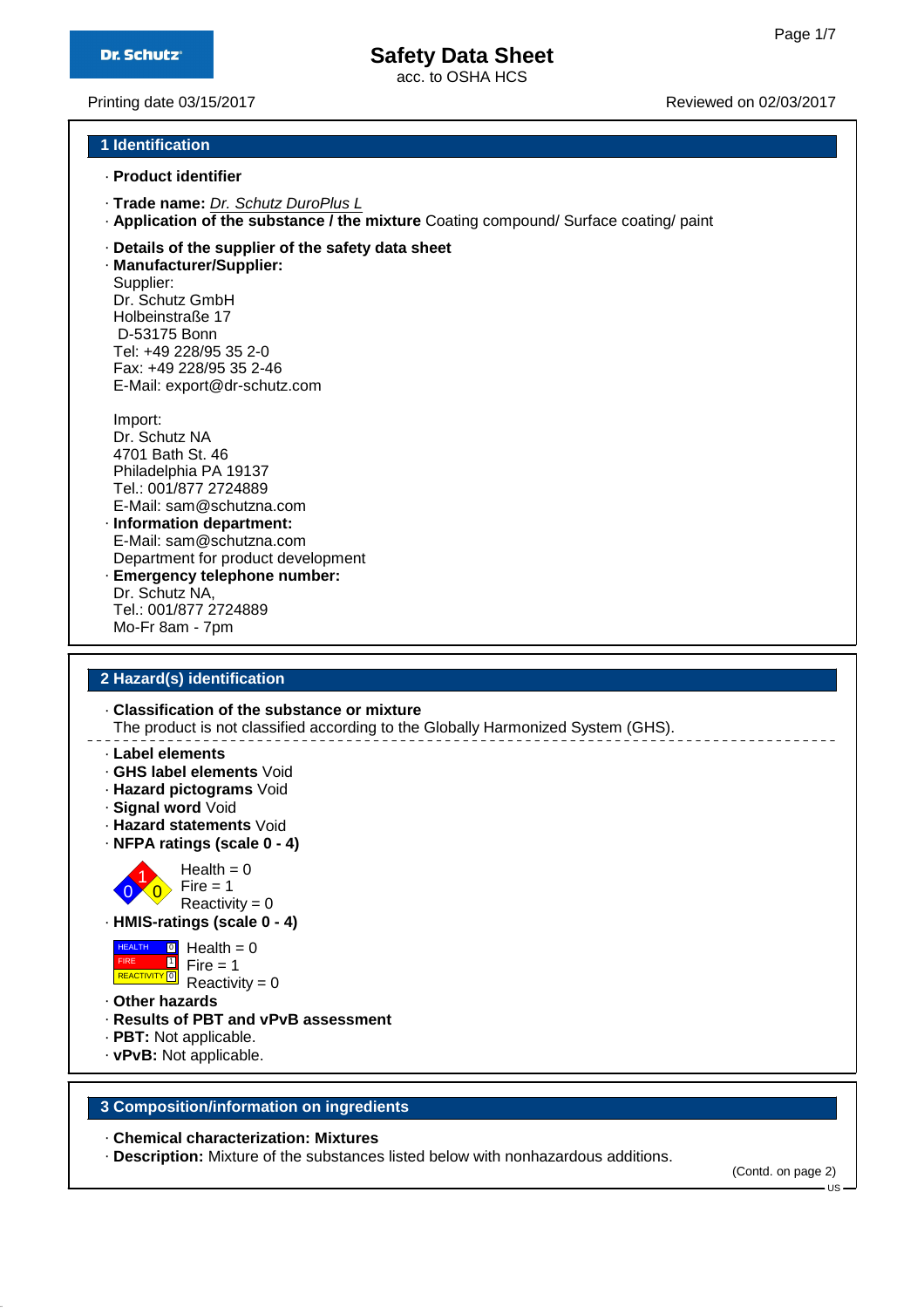acc. to OSHA HCS

Printing date 03/15/2017 Reviewed on 02/03/2017

**Trade name:** Dr. Schutz DuroPlus L

(Contd. of page 1)

US

#### · **Dangerous components:**

102-71-6 2,2',2''-nitrilotriethanol 0.1-1%

#### **4 First-aid measures**

- · **Description of first aid measures**
- · **General information:** Immediately remove any clothing soiled by the product. No special measures required.
- · **After inhalation:** Supply fresh air; consult doctor in case of complaints.
- · **After skin contact:** Generally the product does not irritate the skin.
- · **After eye contact:**
- Rinse opened eye for several minutes under running water. If symptoms persist, consult a doctor.
- · **After swallowing:** Rinse out mouth and then drink plenty of water.
- · **Information for doctor:**
- · **Most important symptoms and effects, both acute and delayed** No further relevant information available.
- · **Indication of any immediate medical attention and special treatment needed** No further relevant information available.

#### **5 Fire-fighting measures**

- · **Extinguishing media**
- · **Suitable extinguishing agents:** Use fire fighting measures that suit the environment.
- · **For safety reasons unsuitable extinguishing agents:** Not applicable.
- · **Special hazards arising from the substance or mixture** No further relevant information available.
- · **Advice for firefighters**
- · **Protective equipment:** No special measures required.
- · **Additional information**

Dispose of fire debris and contaminated fire fighting water in accordance with official regulations.

#### \* **6 Accidental release measures**

- · **Personal precautions, protective equipment and emergency procedures** Not required.
- · **Environmental precautions:** Do not allow to enter sewers/ surface or ground water.
- · **Methods and material for containment and cleaning up:**

Absorb with liquid-binding material (sand, diatomite, acid binders, universal binders, sawdust).

- · **Reference to other sections** See Section 7 for information on safe handling. See Section 8 for information on personal protection equipment. See Section 13 for disposal information.
- · **Protective Action Criteria for Chemicals**

| $\cdot$ PAC-1: |                                      |                                 |
|----------------|--------------------------------------|---------------------------------|
|                | 102-71-6 2,2',2"-nitrilotriethanol   | 15 mg/m3                        |
|                | 9005-00-9 Polyoxyethylenstearylether | $5.7 \text{ mg/m}$              |
|                | 67-63-0 propan-2-ol                  | $\overline{400}$ ppm            |
| $·$ PAC-2:     |                                      |                                 |
|                | 102-71-6 2,2',2"-nitrilotriethanol   | $240$ mg/m3                     |
|                | 9005-00-9 Polyoxyethylenstearylether | $63 \text{ mg/m}$               |
|                | 67-63-0 propan-2-ol                  | 2000* ppm                       |
|                |                                      | $\overline{(Contd. on page 3)}$ |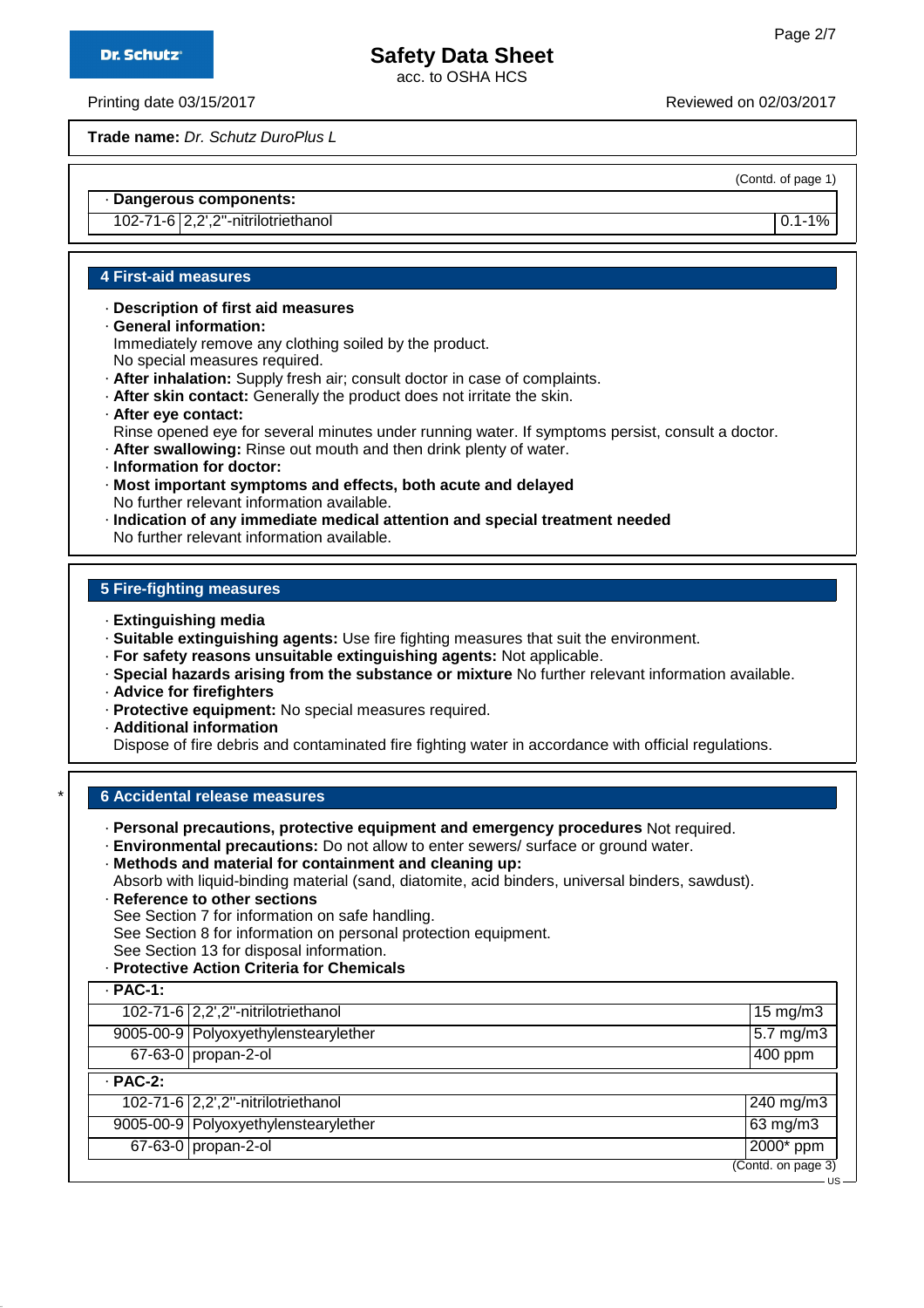acc. to OSHA HCS

Printing date 03/15/2017 Reviewed on 02/03/2017

**Trade name:** Dr. Schutz DuroPlus L

(Contd. of page 2)

| $-$ PAC-3: |                                        |                          |
|------------|----------------------------------------|--------------------------|
|            | 102-71-6 2,2',2"-nitrilotriethanol     | $1,500 \,\mathrm{mg/m3}$ |
|            | 9005-00-9   Polyoxyethylenstearylether | $ 380 \text{ mg/m}$      |
|            | $67 - 63 - 0$ propan-2-ol              | 12000** ppm              |

#### **7 Handling and storage**

- · **Handling:**
- · **Precautions for safe handling** No special measures required.
- · **Information about protection against explosions and fires:** No special measures required.
- · **Conditions for safe storage, including any incompatibilities**
- · **Storage:**
- · **Requirements to be met by storerooms and receptacles:** No special requirements.
- · **Information about storage in one common storage facility:** Not required.
- · **Further information about storage conditions:** Store receptacle in a well ventilated area.
- · **Specific end use(s)** No further relevant information available.

#### **8 Exposure controls/personal protection**

· **Additional information about design of technical systems:** No further data; see item 7.

- · **Control parameters**
- · **Components with limit values that require monitoring at the workplace:**

**102-71-6 2,2',2''-nitrilotriethanol**

TLV Long-term value: 5 mg/m<sup>3</sup>

· **Additional information:** The lists that were valid during the creation were used as basis.

- · **Exposure controls**
- · **Personal protective equipment:**
- · **General protective and hygienic measures:**
- The usual precautionary measures for handling chemicals should be followed.
- · **Breathing equipment:** Not required.
- · **Protection of hands:**

The glove material has to be impermeable and resistant to the product/ the substance/ the preparation. Due to missing tests no recommendation to the glove material can be given for the product/ the preparation/ the chemical mixture.

Selection of the glove material on consideration of the penetration times, rates of diffusion and the degradation

· **Material of gloves**

The selection of the suitable gloves does not only depend on the material, but also on further marks of quality and varies from manufacturer to manufacturer. As the product is a preparation of several substances, the resistance of the glove material can not be calculated in advance and has therefore to be checked prior to the application.

- · **Penetration time of glove material** The exact break trough time has to be found out by the manufacturer of the protective gloves and has to be observed.
- · **Eye protection:** Goggles recommended during refilling.
- · **Body protection:** Light weight protective clothing

(Contd. on page 4)

 $\overline{11}$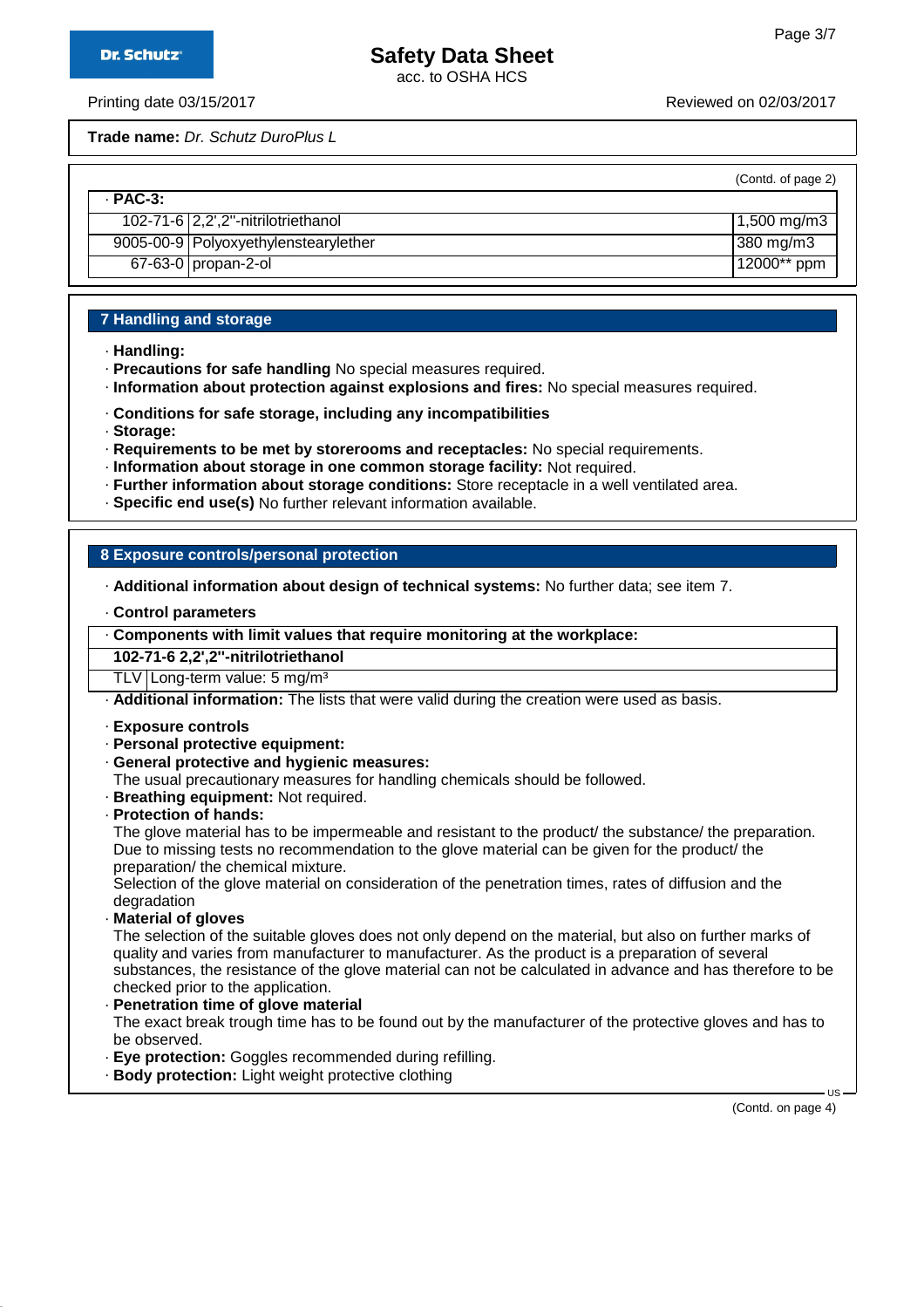**Dr. Schutz®** 

# **Safety Data Sheet**

acc. to OSHA HCS

Printing date 03/15/2017 **Printing date 03/15/2017** 

**Trade name:** Dr. Schutz DuroPlus L

| (Contd. of page 3) |  |  |  |
|--------------------|--|--|--|
|--------------------|--|--|--|

| · Information on basic physical and chemical properties    |                                               |
|------------------------------------------------------------|-----------------------------------------------|
| · General Information                                      |                                               |
| · Appearance:                                              |                                               |
| Form:                                                      | Fluid                                         |
| Color:                                                     | According to product specification            |
| · Odor:                                                    | Characteristic                                |
| · Odor threshold:                                          | Not determined.                               |
| · pH-value:                                                | Not determined.                               |
| Change in condition                                        |                                               |
| <b>Melting point/Melting range:</b>                        | Undetermined.                                 |
| <b>Boiling point/Boiling range:</b>                        | 100 °C (212 °F)                               |
| · Flash point:                                             | >100 °C (>212 °F) (Seta Flash Closed Cup)     |
| · Flammability (solid, gaseous):                           | Not applicable.                               |
| Decomposition temperature:                                 | Not determined.                               |
| · Auto igniting:                                           | Product is not selfigniting.                  |
| · Danger of explosion:                                     | Product does not present an explosion hazard. |
| · Explosion limits:                                        |                                               |
| Lower:                                                     | Not determined.                               |
| Upper:                                                     | Not determined.                               |
| · Vapor pressure at 20 °C (68 °F):                         | 23 hPa (17 mm Hg)                             |
| $\cdot$ Density at 20 °C (68 °F):                          | 1.01 $g/cm^3$ (8.428 lbs/gal)                 |
| · Relative density                                         | Not determined.                               |
| · Vapor density                                            | Not determined.                               |
| · Evaporation rate                                         | Not determined.                               |
| · Solubility in / Miscibility with                         |                                               |
| Water:                                                     | Not miscible or difficult to mix.             |
| · Partition coefficient (n-octanol/water): Not determined. |                                               |
| · Viscosity:                                               |                                               |
| <b>Dynamic:</b>                                            | Not determined.                               |
| Kinematic at 20 °C (68 °F):                                | 60 s (DIN 53211/4)                            |
|                                                            |                                               |
| · Solvent content:                                         |                                               |
| <b>Organic solvents:</b>                                   | $0.0\%$                                       |
| VOC content ASTM D3960:                                    | 0.2 g/l / 0.00 lb/gl                          |

#### **10 Stability and reactivity**

· **Reactivity** see section "Possibility of hazardous reactions".

· **Chemical stability** No information available.

· **Thermal decomposition / conditions to be avoided:** No decomposition if used according to specifications.

· **Possibility of hazardous reactions** No dangerous reactions known.

· **Conditions to avoid** No further relevant information available.

· **Incompatible materials:** No further relevant information available.

(Contd. on page 5)

US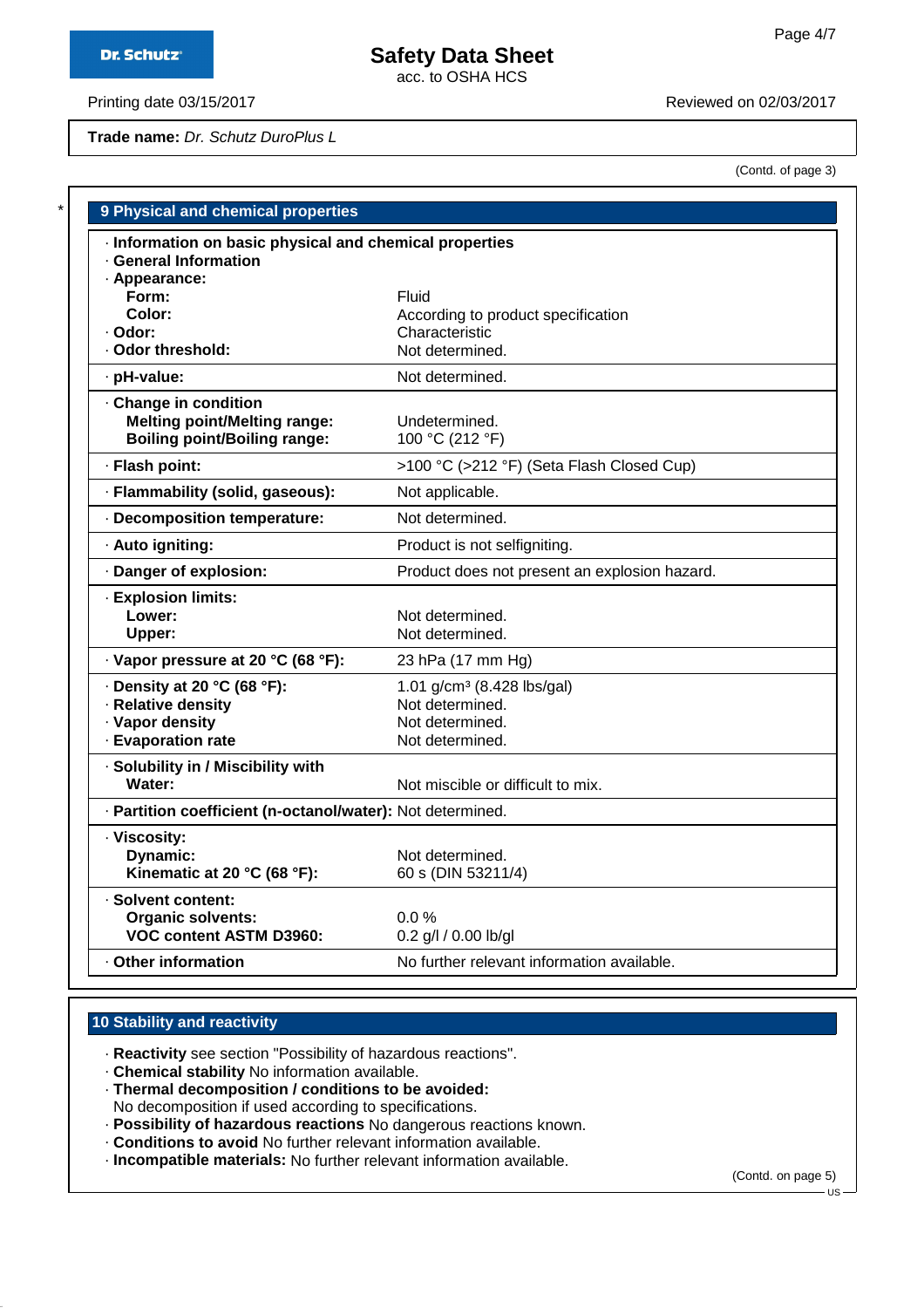**Dr. Schutz®** 

## **Safety Data Sheet**

acc. to OSHA HCS

Printing date 03/15/2017 **Printing date 03/15/2017** 

**Trade name:** Dr. Schutz DuroPlus L

(Contd. of page 4)

· **Hazardous decomposition products:** No dangerous decomposition products known.

#### **11 Toxicological information**

- · **Information on toxicological effects**
- · **Acute toxicity:**
- · **Primary irritant effect:**
- · **on the skin:** No irritant effect.
- · **on the eye:** No irritating effect.
- · **Sensitization:** No sensitizing effects known.
- · **Additional toxicological information:**

The product is not subject to classification according to internally approved calculation methods for preparations:

When used and handled according to specifications, the product does not have any harmful effects according to our experience and the information provided to us.

· **Carcinogenic categories**

#### · **IARC (International Agency for Research on Cancer)**

102-71-6 2,2',2''-nitrilotriethanol 3

67-63-0 propan-2-ol 3

#### · **NTP (National Toxicology Program)**

None of the ingredients is listed.

#### · **OSHA-Ca (Occupational Safety & Health Administration)**

None of the ingredients is listed.

#### **12 Ecological information**

- · **Toxicity**
- · **Aquatic toxicity:** No further relevant information available.
- · **Persistence and degradability** No further relevant information available.
- · **Behavior in environmental systems:**
- · **Bioaccumulative potential** No further relevant information available.
- · **Mobility in soil** No further relevant information available.
- · **Additional ecological information:**
- · **General notes:**
- Water hazard class 1 (Self-assessment): slightly hazardous for water

Do not allow to reach ground water/water course. Do not allow undiluted product or large quantities of it to reach sewage system.

- · **Results of PBT and vPvB assessment**
- · **PBT:** Not applicable.
- · **vPvB:** Not applicable.
- · **Other adverse effects** No further relevant information available.

#### **13 Disposal considerations**

- · **Waste treatment methods**
- · **Recommendation:**

Disposal must be made according to official regulations.

Smaller quantities can be disposed of with household waste.

(Contd. on page 6)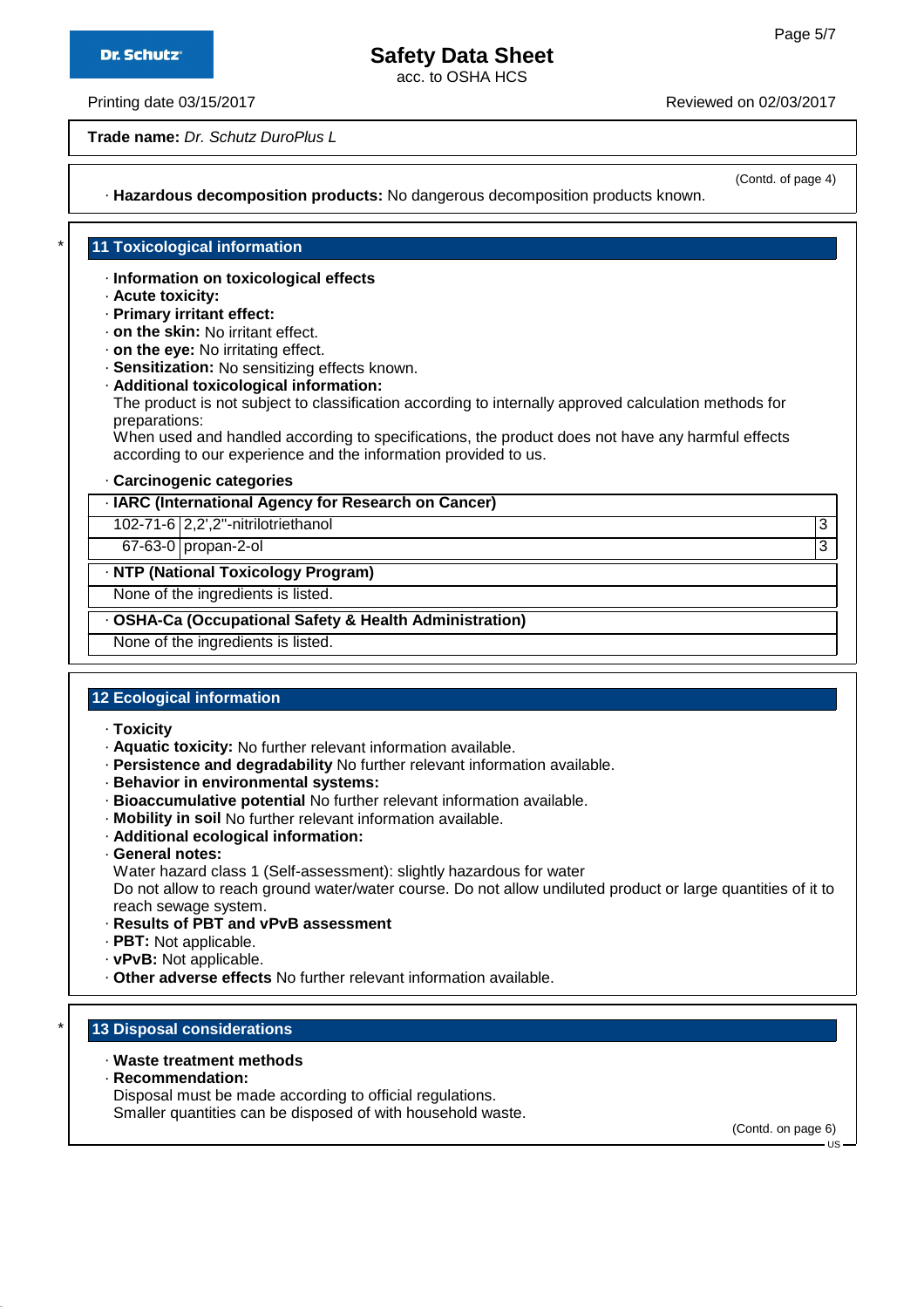acc. to OSHA HCS

Printing date 03/15/2017 **Printing date 03/15/2017** Reviewed on 02/03/2017

**Trade name:** Dr. Schutz DuroPlus L

(Contd. of page 5)

#### · **Uncleaned packagings:**

· **Recommendation:** Disposal must be made according to official regulations.

| <b>14 Transport information</b>              |                     |
|----------------------------------------------|---------------------|
| - UN-Number                                  |                     |
| · DOT, ADR, ADN                              | Void                |
| · IMDG, IATA                                 | Void                |
|                                              | No dangerous goods. |
| · UN proper shipping name                    |                     |
| · DOT, ADR, ADN, IMDG, IATA                  | Void                |
| · Transport hazard class(es)                 |                     |
| · DOT, ADR, ADN, IMDG, IATA                  |                     |
| · Class                                      | Void                |
| · Packing group                              | Not applicable.     |
| · DOT, ADR, IMDG, IATA                       | Void                |
| · Environmental hazards:                     |                     |
| · Marine pollutant:                          | No                  |
| · Special precautions for user               | Not applicable.     |
| · Transport in bulk according to Annex II of |                     |
| <b>MARPOL73/78 and the IBC Code</b>          | Not applicable.     |
| · UN "Model Regulation":                     | Void                |

#### **15 Regulatory information**

· **Safety, health and environmental regulations/legislation specific for the substance or mixture** · **Sara**

|                     | Section 355 (extremely hazardous substances):                 |
|---------------------|---------------------------------------------------------------|
|                     | None of the ingredients is listed.                            |
|                     | · Section 313 (Specific toxic chemical listings):             |
| 67-63-0 propan-2-ol |                                                               |
|                     | 52-51-7 bronopol (INN)                                        |
|                     | · TSCA (Toxic Substances Control Act):                        |
|                     | 9011-05-6 Polymethylharnstoffharz                             |
|                     | 102-71-6 2,2',2"-nitrilotriethanol                            |
|                     | 9005-00-9 Polyoxyethylenstearylether                          |
|                     | 67-63-0 propan-2-ol                                           |
|                     | 52-51-7   bronopol (INN)                                      |
|                     | 7732-18-5 water, distilled, conductivity or of similar purity |
| · Proposition 65    |                                                               |
|                     | . Chemicals known to cause cancer:                            |
|                     | None of the ingredients is listed.                            |
|                     | . Chemicals known to cause reproductive toxicity for females: |
|                     | None of the ingredients is listed.                            |
|                     | (Contd. on page 7)                                            |
|                     | - US                                                          |